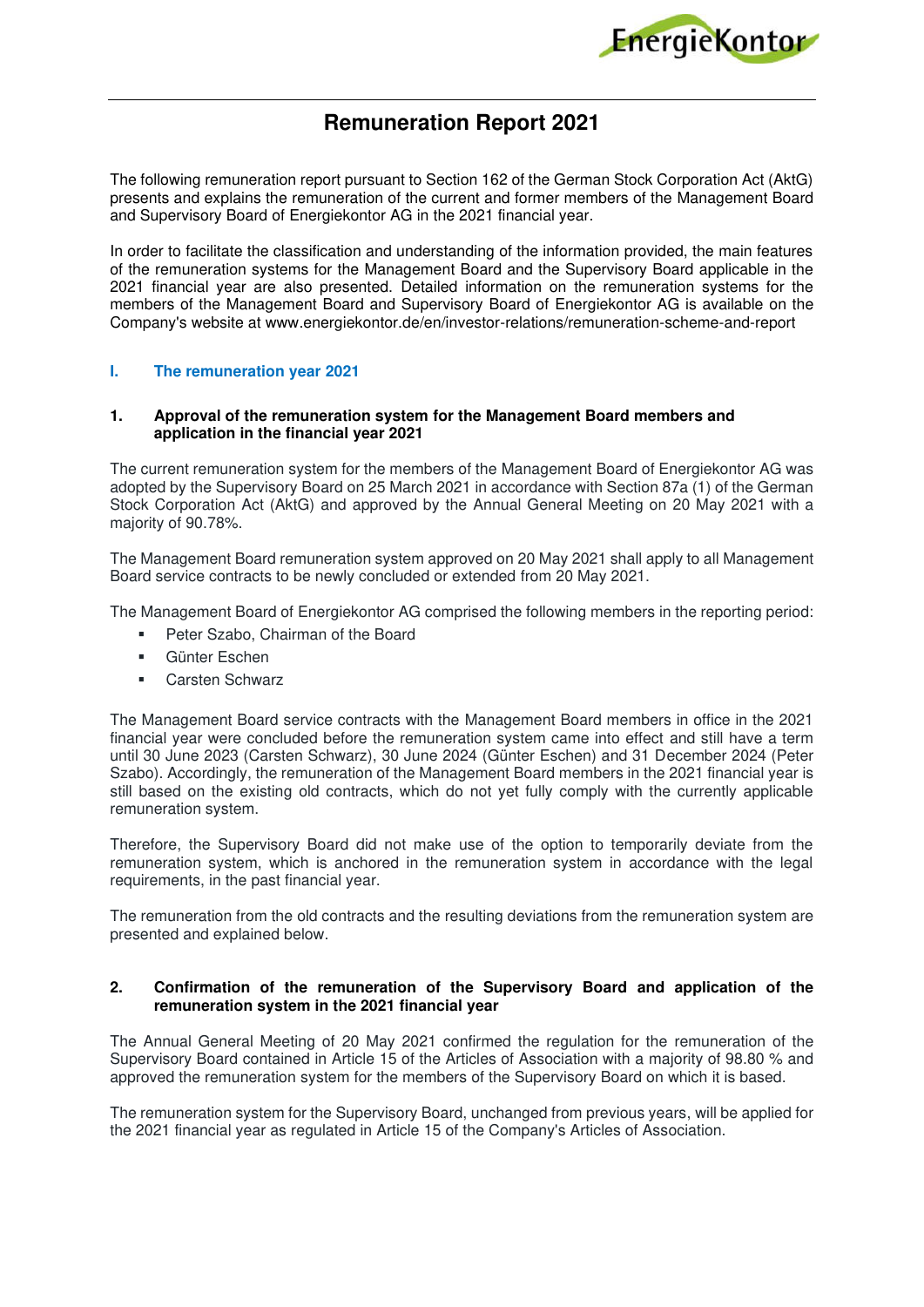## **II. The remuneration of the Management Board in the 2021 financial year**

#### **1. Overview of the remuneration system of the Management Board**

The remuneration system for the Management Board complies with the requirements of Section 87a of the German Stock Corporation Act (AktG) and the recommendations of the German Corporate Governance Code in the version dated 16 December 2019 (DCGK), insofar as no deviations from these recommendations are declared in the respective declaration of conformity of Energiekontor AG pursuant to Section 161 of the German Stock Corporation Act (AktG).

The system for the remuneration of the members of the Management Board of Energiekontor AG is geared towards sustainable and long-term corporate development and an increase in the value of the Company for the benefit of all shareholders. Through strategic and operational performance criteria, the system sets incentives for the value-creating and long-term development of the Company in line with the strategy. The strategic and operational performance criteria are designed in accordance with the corporate strategy and are to be anchored in the variable remuneration of the Management Board members. In this respect, the remuneration system contributes to the promotion of the business strategy and the sustainable and long-term development of the Company. If the legal requirements are met, the remuneration of the Management Board members can be supplemented by the issuance of stock options from a stock option programme, thus linking the remuneration to the performance of the Company's share price, which is expected to align management and shareholder interests.

The remuneration system aims to remunerate the Management Board members appropriately and in line with their duties and responsibilities, with the variable performance-related remuneration components also taking into account the personal performance of each Management Board member in particular.

The remuneration system for the members of the Management Board of Energiekontor AG consists of fixed and variable components, the sum of which forms the total remuneration of a member of the Management Board.

The following table shows the components of the remuneration system and their structure. The components and their concrete application in the 2021 financial year as well as deviations from old contracts are explained in detail below.

#### **OVERVIEW OF THE REMUNERATION COMPONENTS OF THE REMUNERATION SYSTEM**

| <b>Fixed remuneration</b> |                                                                                                                                                                                                                                                                                                                                                                                                                                                                                                                                                                                                          |  |  |  |  |
|---------------------------|----------------------------------------------------------------------------------------------------------------------------------------------------------------------------------------------------------------------------------------------------------------------------------------------------------------------------------------------------------------------------------------------------------------------------------------------------------------------------------------------------------------------------------------------------------------------------------------------------------|--|--|--|--|
| Fixed annual salary       | The fixed annual salary is paid in twelve equal instalments at the end of each calendar<br>month.                                                                                                                                                                                                                                                                                                                                                                                                                                                                                                        |  |  |  |  |
| Ancillary services        | Individually different benefits in kind and non-cash benefits, such as the provision of a<br>company car for business and private use, the provision of insurance cover in various<br>areas, in particular accident insurance, legal expenses and criminal law protection<br>insurance, occupational disability insurance and pecuniary loss liability insurance (D&O)<br>insurance), subsidies for health and long-term care insurance as well as the assumption<br>of contributions for life insurance and supplementary pension insurance or subsidies for<br>payment into the personal pension plan. |  |  |  |  |
| Variable remuneration     |                                                                                                                                                                                                                                                                                                                                                                                                                                                                                                                                                                                                          |  |  |  |  |
| Profit-sharing            | Annual performance-related remuneration with an assessment period of basically one<br>financial year, however, a long-term perspective shall be part of that assessment.                                                                                                                                                                                                                                                                                                                                                                                                                                 |  |  |  |  |
|                           | Performance criteria:                                                                                                                                                                                                                                                                                                                                                                                                                                                                                                                                                                                    |  |  |  |  |
|                           | Individual operational and strategic criteria or goals that lie within the direct area of<br>responsibility of the respective board member                                                                                                                                                                                                                                                                                                                                                                                                                                                               |  |  |  |  |
|                           | • Both financial and non-financial performance criteria possible                                                                                                                                                                                                                                                                                                                                                                                                                                                                                                                                         |  |  |  |  |
|                           | ■ Catalogue of performance criteria according to department:                                                                                                                                                                                                                                                                                                                                                                                                                                                                                                                                             |  |  |  |  |
|                           | Own portfolio, project development, project sales, financing products, innovation and<br>efficiency, technical optimisation, project financing, operations management,<br>competition, dividend pay-out and share price development                                                                                                                                                                                                                                                                                                                                                                      |  |  |  |  |

#### **COMPENSATION COMPONENT**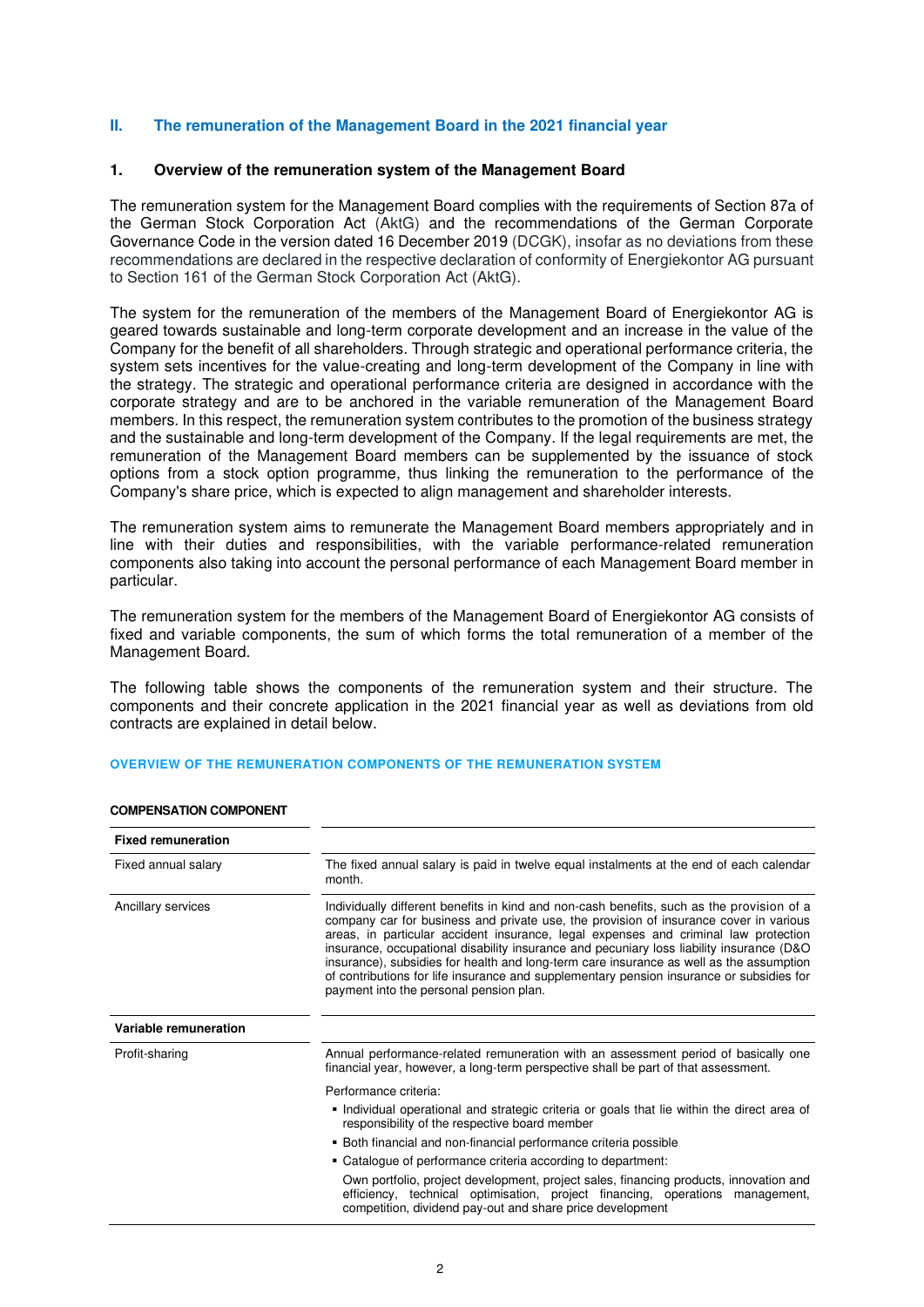|                                    | Performance criteria measures (non-exhaustive):                                                                                                                                                                                                  |
|------------------------------------|--------------------------------------------------------------------------------------------------------------------------------------------------------------------------------------------------------------------------------------------------|
|                                    | · Gross margin, own-park distributions, operating income, capital raised via financing<br>products.                                                                                                                                              |
|                                    | • Implementation of a project                                                                                                                                                                                                                    |
|                                    | • Achievement of milestones                                                                                                                                                                                                                      |
| Stock options                      | Share options from the 2018 share option programme:                                                                                                                                                                                              |
|                                    | Stock options on up to 400,000 more shares in Energiekontor AG                                                                                                                                                                                   |
|                                    | • Granting at the reasonable discretion of the Supervisory Board                                                                                                                                                                                 |
|                                    | Exercise price: 120% of the stock exchange average price at issue (= performance<br>target)                                                                                                                                                      |
|                                    | • Waiting period of four years from issue of the share options                                                                                                                                                                                   |
|                                    | • No holding period after issue of the shares                                                                                                                                                                                                    |
| Other remuneration<br>arrangements |                                                                                                                                                                                                                                                  |
| Maximum remuneration               | Limitation of the total remuneration granted to the entire Management Board for a financial<br>year pursuant to section 87a (1) sentence 2 no. 1 AktG:                                                                                           |
|                                    | EUR 2.5 million (without share options)                                                                                                                                                                                                          |
|                                    | EUR 4.5 million (with stock options)                                                                                                                                                                                                             |
| Severance cap                      | If a severance payment is made upon premature termination of the Management Board<br>contract, its amount is limited to the remuneration for the remaining term of the<br>Management Board contract, up to a maximum of two years' remuneration. |
|                                    | A possible payment from a post-contractual non-competition clause may be credited<br>against the severance payment.                                                                                                                              |
| Malus or Clawback Scheme           | The remuneration system does not contain any regulations regarding a reduction of the<br>variable remuneration (malus) or the possibility to reclaim variable remuneration<br>components already paid out (clawback).                            |
|                                    |                                                                                                                                                                                                                                                  |

## **2. Fixed remuneration**

The fixed remuneration consists of the fixed annual salary and fringe benefits. It is not performancerelated and ensures an appropriate basic income for the members of the Management Board, thus avoiding taking unreasonable risks for the Company.

# **Fixed annual salary**

The fixed annual salary is paid in twelve equal instalments at the end of each calendar month. In principle, it is fixed for the entire term of the contract. In deviation from this, the old contract of Management Board member Günter Eschen provides for an increase in the annual salary during the term of the contract if certain conditions are met.

#### **Ancillary services**

The members of the Management Board are also granted contractual fringe benefits in accordance with the remuneration system, which can be structured differently in terms of amount and scope, taking into account the respective contractual situation.

In the 2021 financial year, the contractually agreed fringe benefits included the provision of a company car for business and private use for all Management Board members, the provision of insurance cover within the framework of accident insurance, legal protection and criminal law protection insurance and pecuniary damage liability insurance (D&O insurance). In addition, individually agreed contributions to supplementary health, long-term care, occupational disability, life and/or pension insurance were taken over and subsidies were paid to pay into the personal pension plan.

#### **3. Variable remuneration**

In addition to the basic remuneration and the contractual fringe benefits, the remuneration system for the Management Board members provides for an annual performance-related remuneration, which is paid in cash ("profit-sharing"). In addition, variable remuneration in the form of stock options may be granted if the legal requirements are met.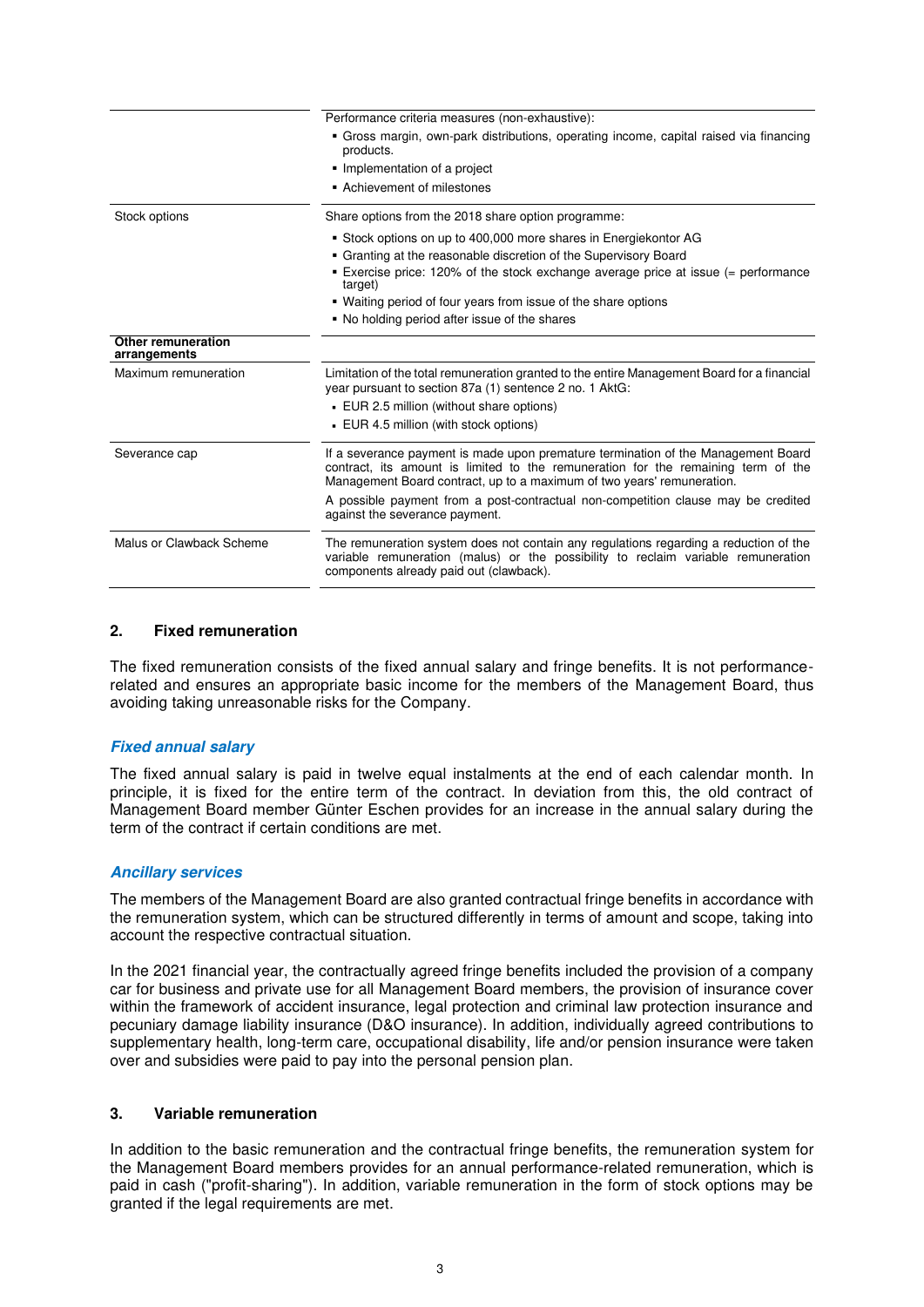# **Profit-sharing**

#### **Regulations of the remuneration system**

The annual bonus depends on performance criteria and certain performance criteria related measures (parameters) or the achievement of certain targets set for the performance criteria.

The assessment period is generally one financial year, whereby the majority of the performance criteria are aimed at the long-term development of the Company due to the long-term effect of the behavioural incentives. The relevant performance criteria for a financial year, the assessment parameters and the concrete targets are generally determined at the beginning of the relevant financial year by means of a corresponding target agreement, insofar as the determination has not already been made in the employment contract. In the latter case, the relevant criteria and objectives are confirmed with reference to the relevant contractual provision.

The performance criteria to be defined are predominantly individual operational and strategic criteria or objectives that are within the direct area of responsibility of the respective board member. Both financial and non-financial performance criteria can be provided for. The catalogue of performance criteria includes, depending on the department: own portfolio, project development, project sales, financing products, innovation and efficiency, technical optimisation, project financing, operational management, competition, dividend distribution and share price development.

Performance criteria (parameters) can be measured, for example: Gross margin, own-park distributions, operating revenues or capital raised through financing products. The implementation of a project or the achievement of milestones can also be defined as concrete objectives. When setting and selecting the individual targets and parameters, the Supervisory Board ensures that they are objectively measurable, for example, based on accounting, internal evaluations or objectively achieved results, and that they are suitable as a control variable for the long-term development of the Company. In addition, the performance criteria and targets are to be determined in such a way that the share of the targeted remuneration from the achievement of long-term oriented targets exceeds the share from short-term oriented targets. A subsequent change of the targets or parameters is excluded. Depending on the performance criteria and the associated parameters, the arithmetical amount of the profit-sharing may result from a pre-determined absolute amount upon achievement of the target, a share (e. g. percentage) of the respective parameters or by means of a formula based on one or more parameters. Maximum limits may be set for individual performance criteria or the performance-related profit-sharing for a Management Board member as a whole.

#### **Application in the 2021 financial year**

In the old contracts of the Management Board members or corresponding target agreements, profitsharing bonuses have been agreed in accordance with the above regulations. In each case, certain upper limits apply to the total of all profit-sharing bonuses paid for a financial year.

For the 2021 financial year, the following performance criteria were used for profit-sharing :

#### **PERFORMANCE CRITERIA AND MEASUREMENT SIZES 2021**

|                                                           | Performance criteria             | <b>Rated value</b>                                                                                                                                                          |
|-----------------------------------------------------------|----------------------------------|-----------------------------------------------------------------------------------------------------------------------------------------------------------------------------|
| Peter Szabo<br>(since 06/2003,<br>Chairman since 11/2011) | • Dividend                       | 1% of the dividend paid for the respective financial<br>year                                                                                                                |
|                                                           | • Increase in own stock          | 0.25% of the gross margin of the projects added to<br>the own portfolio in the respective financial year                                                                    |
|                                                           | • Project development            | depending on the area, 0.15% or 0.25% of the<br>gross margin of the projects brought to financial<br>close in the respective business year in his area of<br>responsibility |
|                                                           | • Project sales                  | 0.25% of the gross margin of the projects sold in<br>the respective business year                                                                                           |
|                                                           | • Financing (share distribution) | 0.10% of the capital raised in the respective<br>financial year                                                                                                             |

#### 4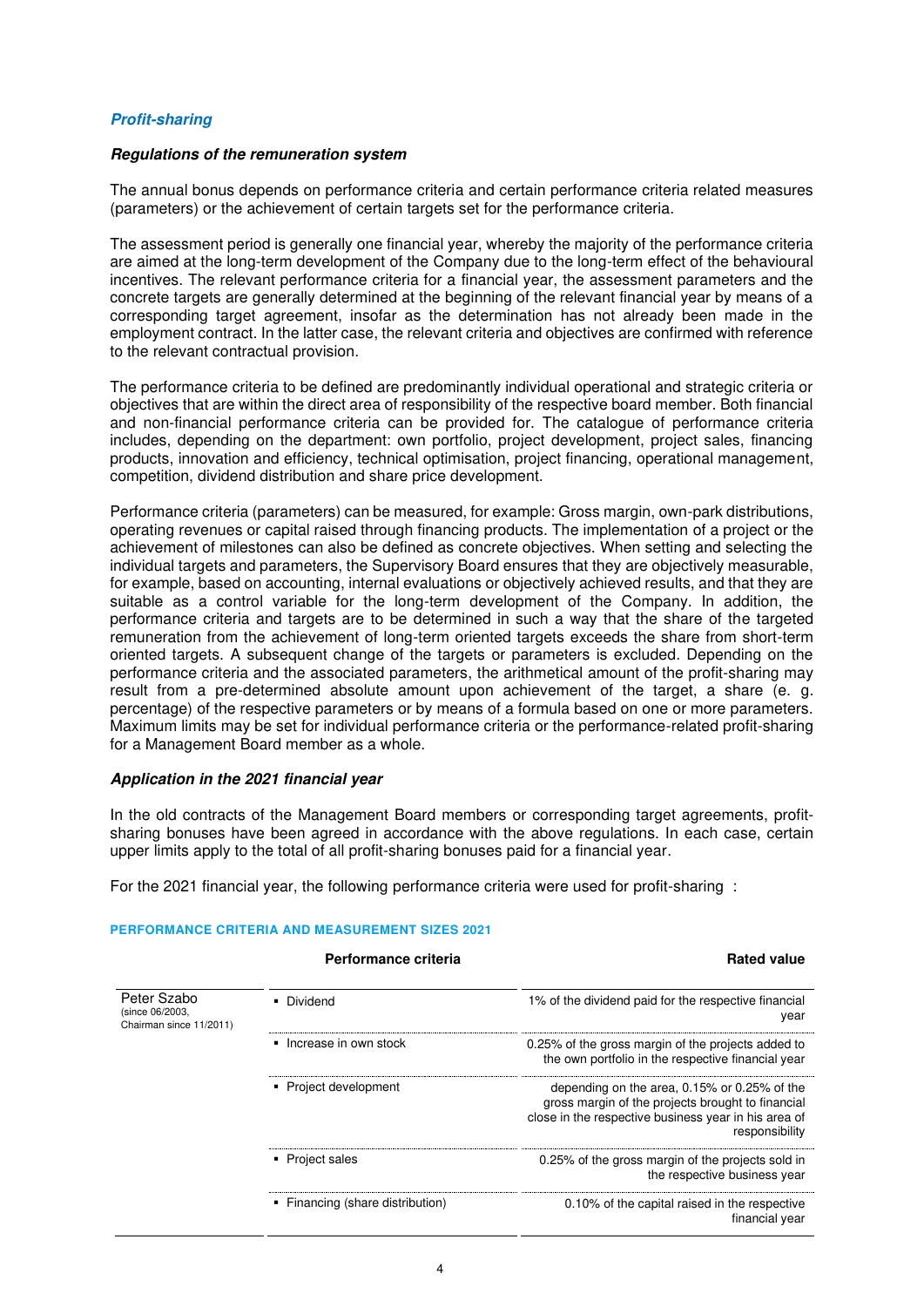| Günter Eschen<br>(since 7/2015)          | Project development                                                                                                                                                                                                                                         | 0.40% of the gross margin of the projects brought<br>to financial close in the respective business year in<br>his area of responsibility                                                                                                                                               |  |
|------------------------------------------|-------------------------------------------------------------------------------------------------------------------------------------------------------------------------------------------------------------------------------------------------------------|----------------------------------------------------------------------------------------------------------------------------------------------------------------------------------------------------------------------------------------------------------------------------------------|--|
|                                          | • Dividend                                                                                                                                                                                                                                                  | 0.25% of the dividend paid for the respective<br>financial year                                                                                                                                                                                                                        |  |
|                                          | • Share price development                                                                                                                                                                                                                                   | Share price increase in the period 01/2020 to<br>12/2021 x 3125 in €                                                                                                                                                                                                                   |  |
| <b>Carsten Schwarz</b><br>(since 6/2020) | • Operational management                                                                                                                                                                                                                                    | 0.5% of the increase in results in the area of<br>operational management / 1% of the surplus of the<br>area of "additional services".                                                                                                                                                  |  |
|                                          | Efficiency of the wind farms                                                                                                                                                                                                                                | Target achievement bonus dependent on the<br>achievement or exceeding of the own-park plan<br>distributions                                                                                                                                                                            |  |
|                                          | • Risk reduction                                                                                                                                                                                                                                            | Target achievement premium for completed risk<br>reduction measures for individual parks                                                                                                                                                                                               |  |
|                                          | • Own-park improvement                                                                                                                                                                                                                                      | 0.5% of the increase in the current surplus of own<br>parks through innovation projects                                                                                                                                                                                                |  |
|                                          | Competition - Implementation of defined<br>projects related to the competition-<br>relevant areas, including "Optimisation<br>Maintenance and Repair", "Smart Wind<br>Farm", "Green Hydrogen", "Storage<br>Technology" and "Technical Optimisation<br>RBE". | Target achievement bonus for each project<br>implemented in the respective financial year in the<br>aforementioned areas as well as target<br>achievement bonus for the stress test carried out<br>on the entire EK project pipeline to determine the<br>profitability of the projects |  |

The following table contains the total profit-sharing granted to each Management Board member for the 2021 financial year, regardless of the time of payment:

#### **PROFIT-SHARING 2021**

|                 | Profit-sharing* |
|-----------------|-----------------|
|                 | in TEUR         |
| Peter Szabo     | 345             |
| Günter Eschen   | 322             |
| Carsten Schwarz | 123             |

## **Contribution to the long-term development of society**

The majority of the aforementioned performance criteria are geared towards long-term goals and have a long-term impact on the development of the Company due to the associated behavioural incentives; this applies, for example, to the criteria of own portfolio, project development, innovation and efficiency, competition and technical optimisation. As the major part of the performance criteria is derived from the Company's business model based on renewable energies, the orientation towards sustainability is also inherent in these performance criteria. Through the inclusion of individual and company-related criteria, individual incentives are set for specific goals with significant importance for the operational and strategic development of the company and their implementation is promoted through a corresponding incentivisation of the Management Board members. The profit-sharing scheme thus contributes to the promotion of the business strategy and sustainable and long-term development of the Company.

#### **Stock options**

#### **Essential conditions of the share option programme 2018**

The Company currently has a 2018 share option programme based on the authorisation granted by the Annual General Meeting on 23 May 2018. The total volume of the authorisation originally included share options for up to 500,000 shares in the Company. 100,000 share options were already issued in 2020, so that up to 400,000 share options can still be issued to Management Board members under the 2018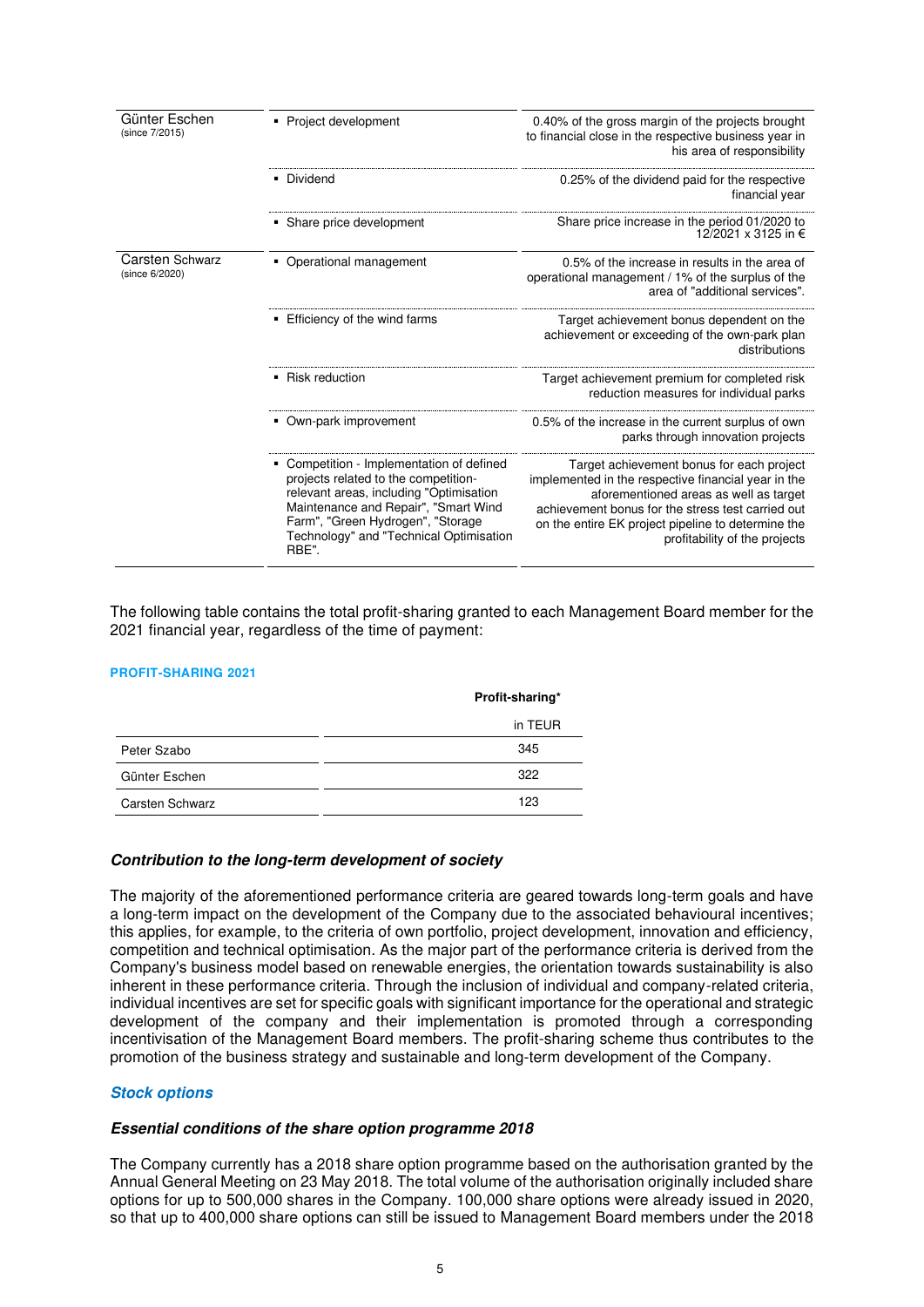share option programme after the remuneration system comes into effect until 30 April 2023. The legal basis for granting the stock options is a grant agreement to be concluded with the Management Board member.

- Under the terms of the 2018 stock option programme, each subscription right entitles the Management Board member to acquire one share in the Company. The exercise price corresponds to 120% of the stock exchange average price, i. e. the arithmetic mean of the closing auction prices for an Energiekontor share in XETRA trading (or a functionally comparable successor system replacing the XETRA system) on five directly consecutive stock exchange trading days before the issue period. The exercise hurdle is also indirectly derived from this exercise price.
- The 2018 share option programme provides for a waiting period until the first exercise option of four years, starting at the end of the respective issue period.
- The subscription rights have a term of five years beginning with the end of the respective issue period. The Company in certain cases with one month's notice may terminate them.
- The subscription rights may be exercised during their term and after expiry of the respective waiting period in exercise periods. Exercise periods are the ten stock exchange trading days on the Frankfurt Stock Exchange following the publication of the consolidated financial statements, the publication of the semi-annual report of a financial year and after the Annual General Meeting. If exercise days fall within a period beginning with the day on which the Company publishes an offer to its shareholders for the subscription of new shares or bonds with conversion or subscription rights in the Federal Gazette (Bundesanzeiger) and ending on the day, in each case inclusive, on which the shares of the Company with subscription rights are listed for the first time "ex subscription right", an exercise of the subscription rights is not permitted. The respective exercise period shall be extended by a corresponding number of exercise days immediately after the end of the blocking period.
- A prerequisite for the exercise of subscription rights is that the Management Board member is still employed by the Company. The Management Board member may still exercise subscription rights for which the waiting period has already expired at the time of termination of the employment relationship in the next exercise period. Subscription rights for which the waiting period has not yet expired at the time of termination of the employment relationship shall expire without replacement or compensation. The same shall apply, irrespective of the expiry of the waiting period, if the employment relationship ends due to an extraordinary termination by the Company for good cause.
- The entitlement to subscribe for shares can be fulfilled either from the Contingent Capital 2018 created for this purpose or through treasury shares.
- The 2018 share option programme does not provide for any holding periods for shares acquired by participants through the exercise of subscription rights.

#### **Contribution to the long-term development of the Company**

The long-term oriented remuneration of Management Board members through stock options contributes to the promotion of the business strategy and long-term corporate development and leads to a synchronisation of shareholder and management interests. Only successful implementation of the strategy will lead to a sustainable increase in the stock price, which is necessary for the Management Board members to benefit from their stock options.

#### **Application in the 2021 financial year**

In the 2020 financial year, 100,000 share options were granted to Management Board member Peter Szabo. The exercise price is EUR 22.032 per share.

No share options were issued to Management Board members in the 2021 financial year.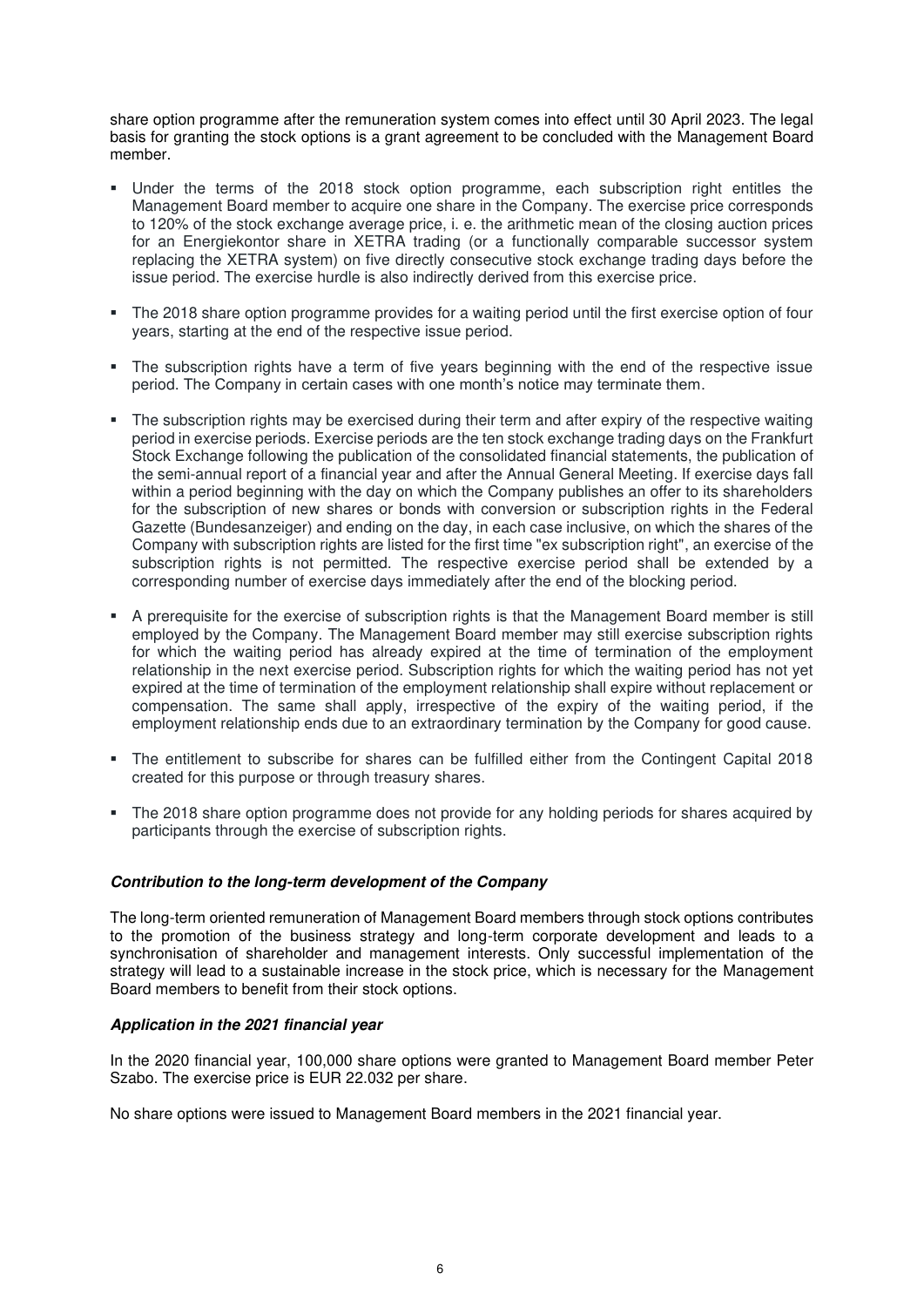#### **4. Other remuneration arrangements**

#### **Possibility to claim back variable remuneration components (clawback)**

The possibility of reclaiming variable remuneration components that have already been paid out is not provided for in the remuneration system and is not agreed in the Management Board contracts; accordingly, no variable remuneration components were reclaimed in the 2021 financial year.

#### **Benefits upon termination of contract**

#### Severance arrangements

The remuneration system stipulates that if a severance payment is made in the event of premature termination of a Board member's contract, it may not exceed two years' remuneration and may not compensate more than the remaining term of the Board member's contract (severance payment cap).

The legacy contracts of the Management Board members do not provide for any benefits to the Management Board members in the event of regular or premature termination of their employment. In particular, the legacy contracts do not contain any provisions with regard to a severance payment or a severance payment cap.

#### Non-competition clause

The remuneration system provides that a post-contractual non-competition clause of up to two years can be agreed in the Management Board service contracts with a waiting allowance to be paid for the duration of the non-competition clause in the amount of up to 50% of the last contractual benefits received. In this context, it can be provided that a possible severance payment is credited against the compensation for non-competition.

Of the current old contracts, only the Management Board service contract of Carsten Schwarz provides for a non-competition clause of two years with a waiting allowance amounting to 50% of the last contractual benefits received. The crediting of a possible severance payment has not been agreed.

#### **Remuneration for secondary activities**

Insofar as a member of the Management Board also performs activities at subsidiaries of the Company, these activities are compensated for with the Management Board remuneration as agreed.

## **Third party services**

In the 2021 financial year, no benefits were promised or granted to any member of the Management Board by a third party with regard to their activities as a member of the Management Board.

# <span id="page-6-0"></span>**5. Individualised disclosure of the remuneration of the Management Board**

#### **Remuneration granted and owed to current and former members of the Management Board in the 2021 financial year pursuant to section 162 AktG**

The following table presents the fixed and variable remuneration components granted and owed to the current Management Board members in the past financial year, including the respective relative share in accordance with § 162 AktG.

These are the fixed basic remuneration paid out in the financial year, the fringe benefits accrued in the financial year and the profit-sharing granted for the 2021 financial year.

No remuneration was granted or owed to former Management Board members in the 2021 financial year.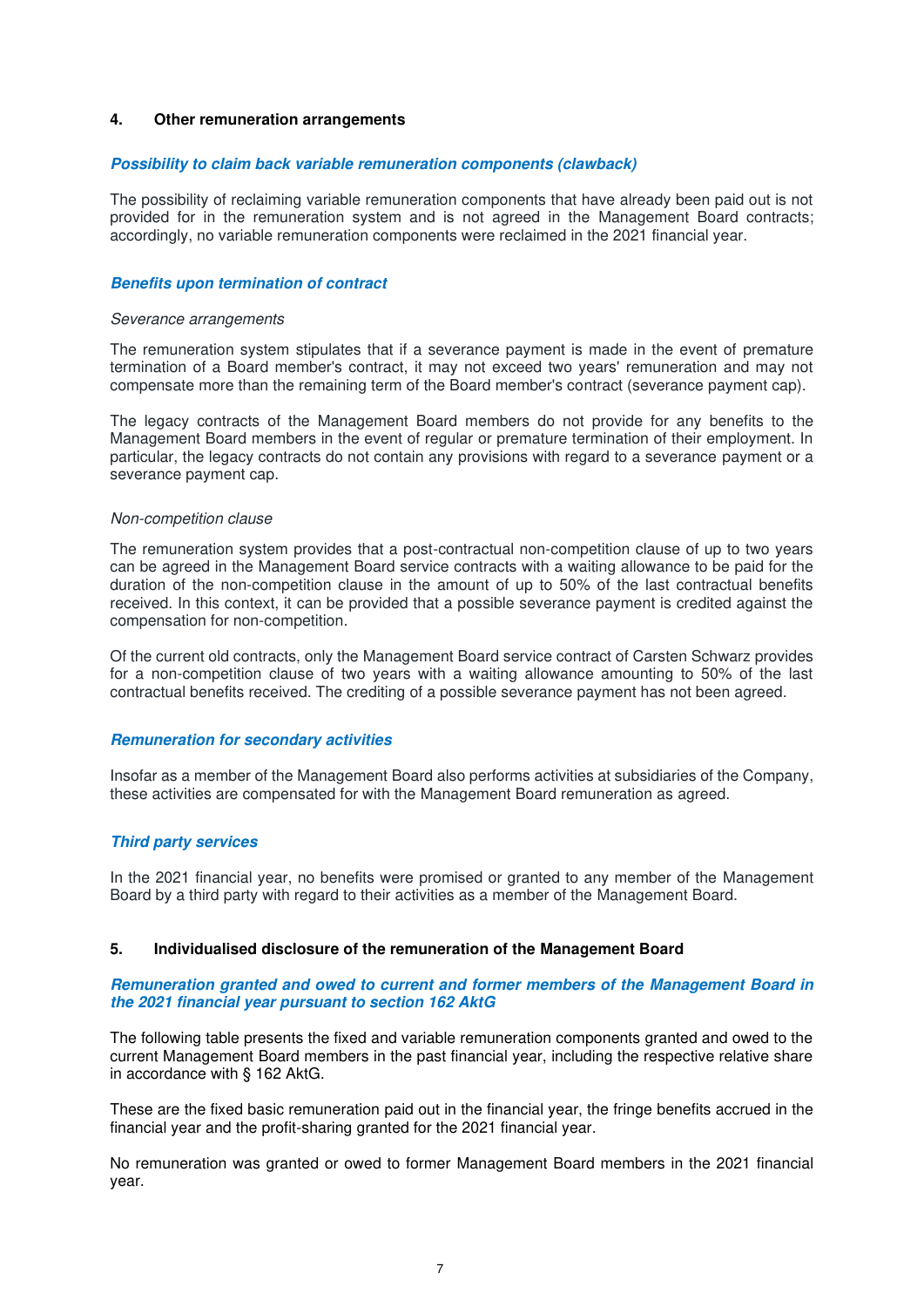#### **REMUNERATION GRANTED AND OWED TO CURRENT MEMBERS OF THE MANAGEMENT BOARD IN THE FINANCIAL YEAR 2021**

|                           |                              | Peter Szabo<br>(since 6/2003,<br>Chairman since 11/2011) |        | Günter Eschen<br>(since 07/2015) |        | <b>Carsten Schwarz</b><br>(since 06/2020) |        |
|---------------------------|------------------------------|----------------------------------------------------------|--------|----------------------------------|--------|-------------------------------------------|--------|
|                           |                              | in TEUR                                                  | in $%$ | in TEUR                          | in $%$ | in TEUR                                   | in %   |
| Fixed remuneration        | <b>Basic</b><br>remuneration | 325                                                      | 44.36  | 195                              | 35.86  | 150                                       | 51.34  |
|                           | Ancillary services           | 63                                                       | 8.55   | 26                               | 4.87   | 19                                        | 6.65   |
| Total                     |                              | 388                                                      | 52.91  | 221                              | 40.73  | 169                                       | 57.99  |
| Variable<br>remuneration  | Profit-sharing               | 345                                                      | 47.09  | 322                              | 59.27  | 123                                       | 42,01  |
|                           | Stock options                |                                                          |        |                                  |        |                                           |        |
| <b>Total</b>              |                              | 345                                                      | 47.09  | 322                              | 59.27  | 123                                       | 42.01  |
| <b>Total remuneration</b> |                              | 733                                                      | 100.00 | 544                              | 100.00 | 292                                       | 100.00 |

## **6. Compliance with the maximum remuneration**

Pursuant to section 87a (1) sentence 2 no. 1 of the German Stock Corporation Act (AktG), the Supervisory Board has set a maximum amount for the total of all remuneration components (basic remuneration, fringe benefits, profit-sharing and, if applicable, stock options).

The sum of fixed remuneration and profit-sharing bonuses relating to a financial year is subject to a general remuneration cap - regardless of whether they are paid out in this financial year or at a later point in time - and is limited to a maximum amount of EUR 2,500,000.00 for the entire Management Board. If stock options are issued from a stock option programme, the aforementioned maximum annual remuneration for the entire Management Board is increased by EUR 2,000,000.00. In determining the maximum annual remuneration, the inflow in the amount of the monetary benefit upon exercise of stock options - regardless of the financial year in which the shares resulting from the exercise are actually issued - is distributed evenly over the preceding waiting period of four years.

As can be seen from the table [5](#page-6-0) the maximum remuneration for the entire Management Board was complied with in the 2021 financial year.

# **III. The remuneration of the Supervisory Board in the 2021 financial year**

#### **1. Principles and design of the remuneration system for the Supervisory Board**

#### **Basics**

The remuneration system for the Supervisory Board is regulated in § 15 of the Articles of Association and provides the abstract framework for the remuneration of the Supervisory Board members. The concrete remuneration is decided annually in retrospect by the general meeting.

Pursuant to Article 15 of the Articles of Association, the members of the Supervisory Board receive, in addition to the reimbursement of their expenses, a fixed appropriate remuneration payable after the end of the financial year, which is determined by resolution of the Annual General Meeting. The chairperson shall receive twice the basic amount and the deputy chairperson one and a half times the basic amount.

#### **Design**

The Management Board and the Supervisory Board will propose to the Annual General Meeting on 19 May 2022 a total remuneration for the Supervisory Board for the financial year 2021 in the amount of EUR 180,000 plus statutory VAT, if applicable.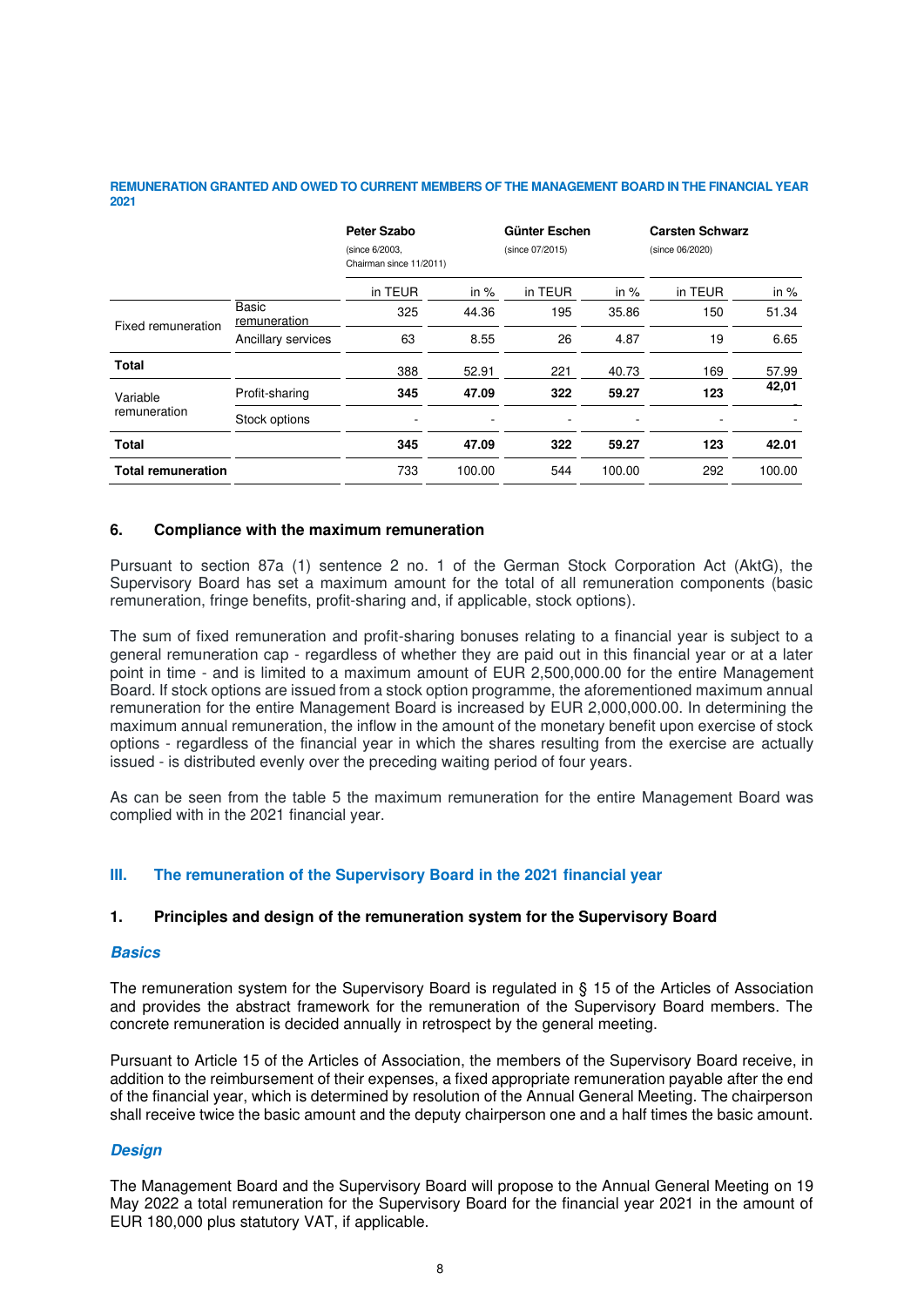In accordance with the distribution rule contained in Article 15 of the Articles of Association, EUR 80,000.00 shall be allocated to the Chairman of the Supervisory Board, EUR 60,000.00 to the Deputy Chairman and EUR 40,000.00 to the ordinary member of the Supervisory Board.

## **2. Individualised disclosure of the remuneration of the Supervisory Board**

#### **Remuneration granted and owed to current and former members of the Supervisory Board in the 2021 financial year pursuant to section 162 AktG**

The following table shows the remuneration components granted and owed to the current Supervisory Board members in the past financial year, including the respective relative share in accordance with § 162 AktG. There were no changes to the Supervisory Board in the 2021 financial year, so information on previous Supervisory Board members is omitted.

Pursuant to Article 15 (1) of the Articles of Association of the Company, the remuneration for the 2021 financial year will be determined by the Annual General Meeting on 19 May 2022 and subsequently paid out. The remuneration shown for the 2021 financial year is therefore the remuneration proposed to the Annual General Meeting on 19 May 2022 and to be paid out for the 2021 financial year after the resolution has been passed.

## **REMUNERATION GRANTED AND OWED TO CURRENT MEMBERS OF THE SUPERVISORY BOARD IN THE 2021 FINANCIAL YEAR**

#### **CURRENT MEMBERS OF THE SUPERVISORY BOARD**

|                                   | <b>Fixed remuneration</b> |        |  |
|-----------------------------------|---------------------------|--------|--|
|                                   | in TEUR                   | in $%$ |  |
| Dr Bodo Wilkens<br>(Chairman)     | 80                        | 100    |  |
| Günter Lammers<br>(Vice Chairman) | 60                        | 100    |  |
| Darius Oliver Kianzad             | 40                        | 100    |  |
| Total                             | 180                       |        |  |

#### **IV. Comparative presentation of the remuneration and earnings development**

The comparative presentation basically presents the annual change in the remuneration granted and owed to current and former Management Board and Supervisory Board members, the Company's earnings performance and the remuneration of employees on a full-time equivalent basis over the last five financial years.

With regard to the development of the Company's earnings, the annual result of Energiekontor AG according to the German Commercial Code (HGB) and the consolidated annual result and consolidated EBIT according to IFRS are used.

With regard to employee remuneration, the average remuneration of the workforce of the Energiekontor Group in Germany is taken as a basis on a full-time equivalent basis. All remuneration components excluding employers' social security contributions were taken into account.

Due to the transitional provision of § 26j para. 2 EGAktG, it is possible to gradually build up the comparative presentation from the 2021 financial year onwards, so that the remuneration report for the 2021 financial year initially only has to contain the relevant information for the year 2021 (without comparison with previous years).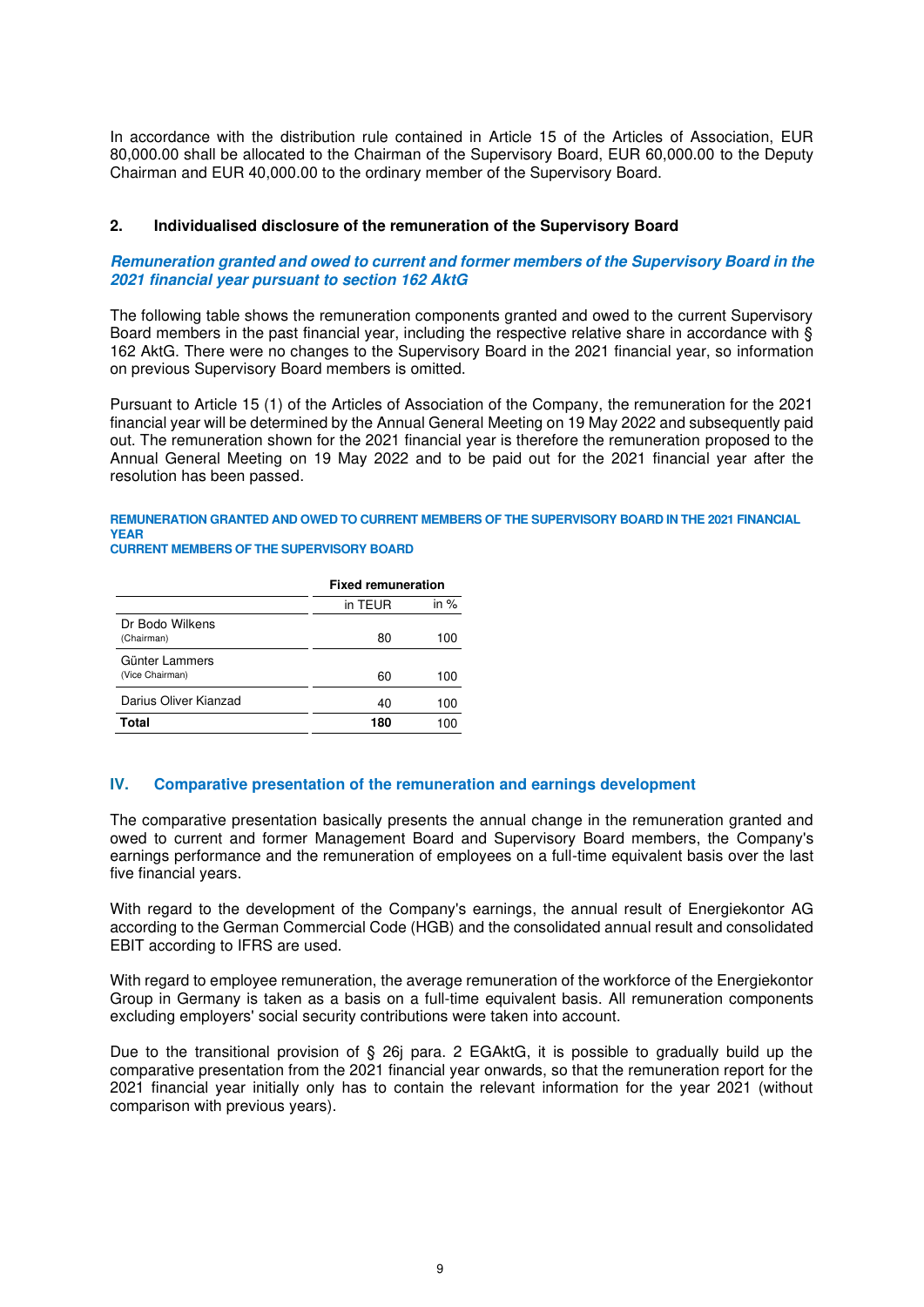#### **(COMPARATIVE) PRESENTATION OF THE DEVELOPMENT OF EARNINGS (AS WELL AS THE CHANGE) IN REMUNERATION OF THE EMPLOYEES, THE BOARD OF DIRECTORS AND THE SUPERVISORY BOARD**

(Table currently covers only one year in accordance with § 26j Abs. 2 EGAktG; the comparative presentation will be successively built up as of the financial year 2021)

| <b>Business year</b>                                          | 2021   |
|---------------------------------------------------------------|--------|
|                                                               |        |
| <b>I. EARNINGS DEVELOPMENT (in TEUR)</b>                      |        |
| Annual result Energiekontor AG (HGB)                          | 34,522 |
| Group net earnings for the year (IFRS)                        | 36,205 |
| Group EBIT (IFRS)                                             | 61,675 |
| <b>II. AVERAGE REMUNERATION</b><br><b>EMPLOYEES (in TEUR)</b> |        |
| Total workforce of the Energiekontor Group                    | 80     |
| <b>III. REMUNERATION OF THE MANAGEMENT BOARD (in</b>          |        |
| Peter Szabo<br>(Chairman)                                     | 733    |
| Günter Eschen                                                 | 544    |
| <b>Carsten Schwarz</b>                                        | 292    |
| <b>IV. REMUNERATION SUPERVISORY BOARD (in TEUR)</b>           |        |
| Dr Bodo Wilkens<br>(Chairman)                                 | 80     |
| Günter Lammers<br>(Vice Chairman)                             | 60     |
| Darius Oliver Kianzad                                         | 40     |

# **Bremen, March 2022**

# For the Management Board **For the Supervisory Board**

Peter Szabo Dr Bodo Wilkens (Chairman) (Chairman)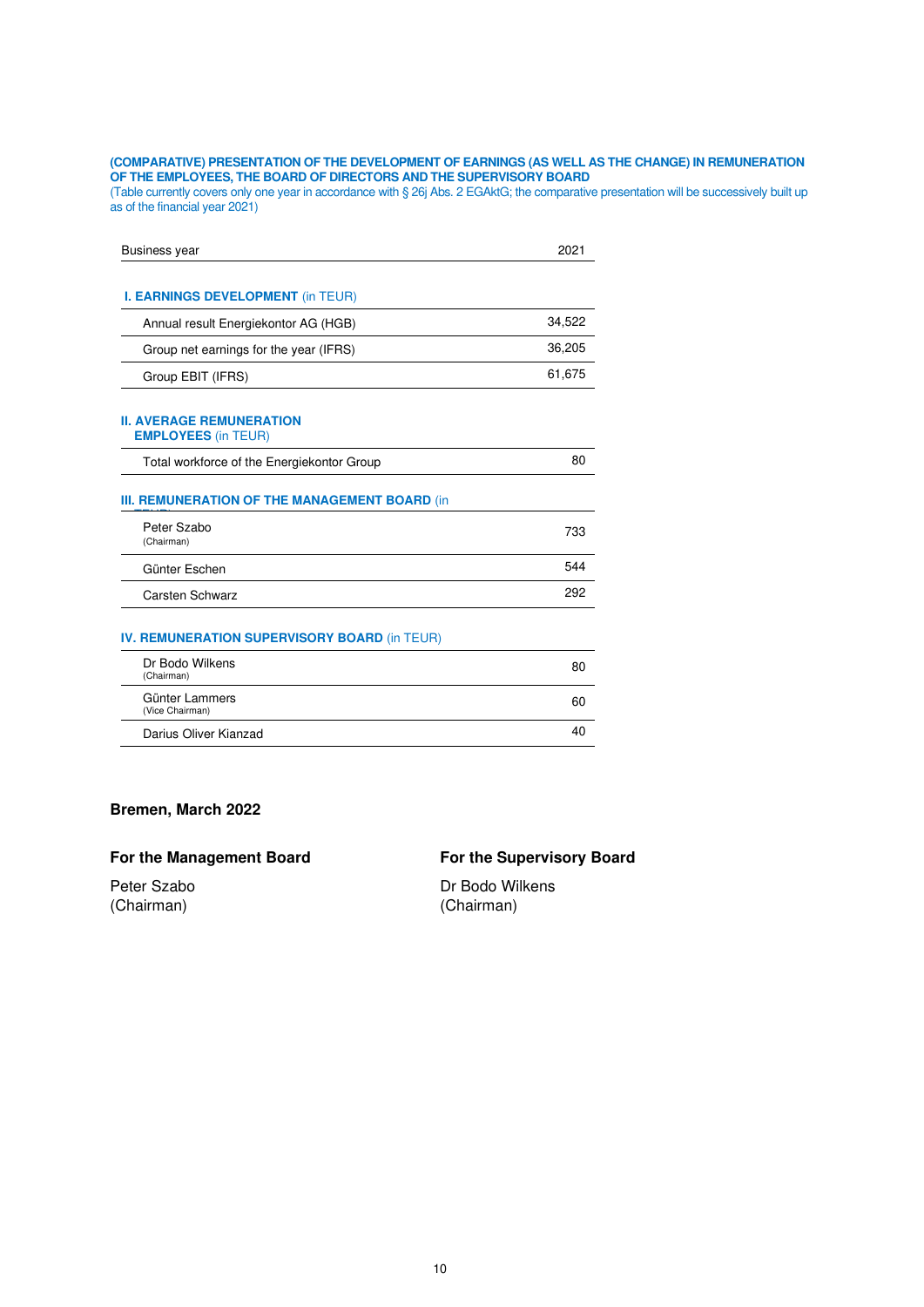# **Independent auditor's report on the audit of the remuneration report pursuant to section 162 (3) AktG**

To Energiekontor AG, Bremen

## Audit opinion

We have formally audited the remuneration report of Energiekontor AG, Bremen, for the financial year from 1 January 2021 to 31 December 2021 to determine whether the disclosures pursuant to section 162 (1) and (2) AktG have been made in the remuneration report. In accordance with section 162 (3) AktG, we have not audited the content of the remuneration report.

In our opinion, the accompanying remuneration report complies, in all material respects, with the disclosures required by section 162 (1) and (2) of the AktG. Our audit opinion does not cover the content of the remuneration report.

## Basis for the audit opinion

We conducted our audit of the remuneration report in accordance with section 162 (3) AktG and IDW Auditing Standard: The audit of the remuneration report in accordance with section 162 (3) AktG (IDW PS 870 (08.2021)). Our responsibility under that provision and standard is further described in the Auditor's Responsibility section of our report. As an auditing practice, we have complied with the requirements of the IDW Quality Assurance Standard: Requirements for Quality Assurance in Auditing Practice (IDW QS 1). We have complied with the professional duties pursuant to the Auditors' Code and the Professional Statutes for Auditors / Sworn Auditors including the requirements for independence.

#### Responsibility of the Management Board and the Supervisory Board

The Management Board and the Supervisory Board are responsible for the preparation of the remuneration report, including the related disclosures, which complies with the requirements of § 162 AktG. They are further responsible for such internal control as they determine is necessary to enable the preparation of the remuneration report, including the related disclosures, that is free from material misstatement, whether due to fraud or error.